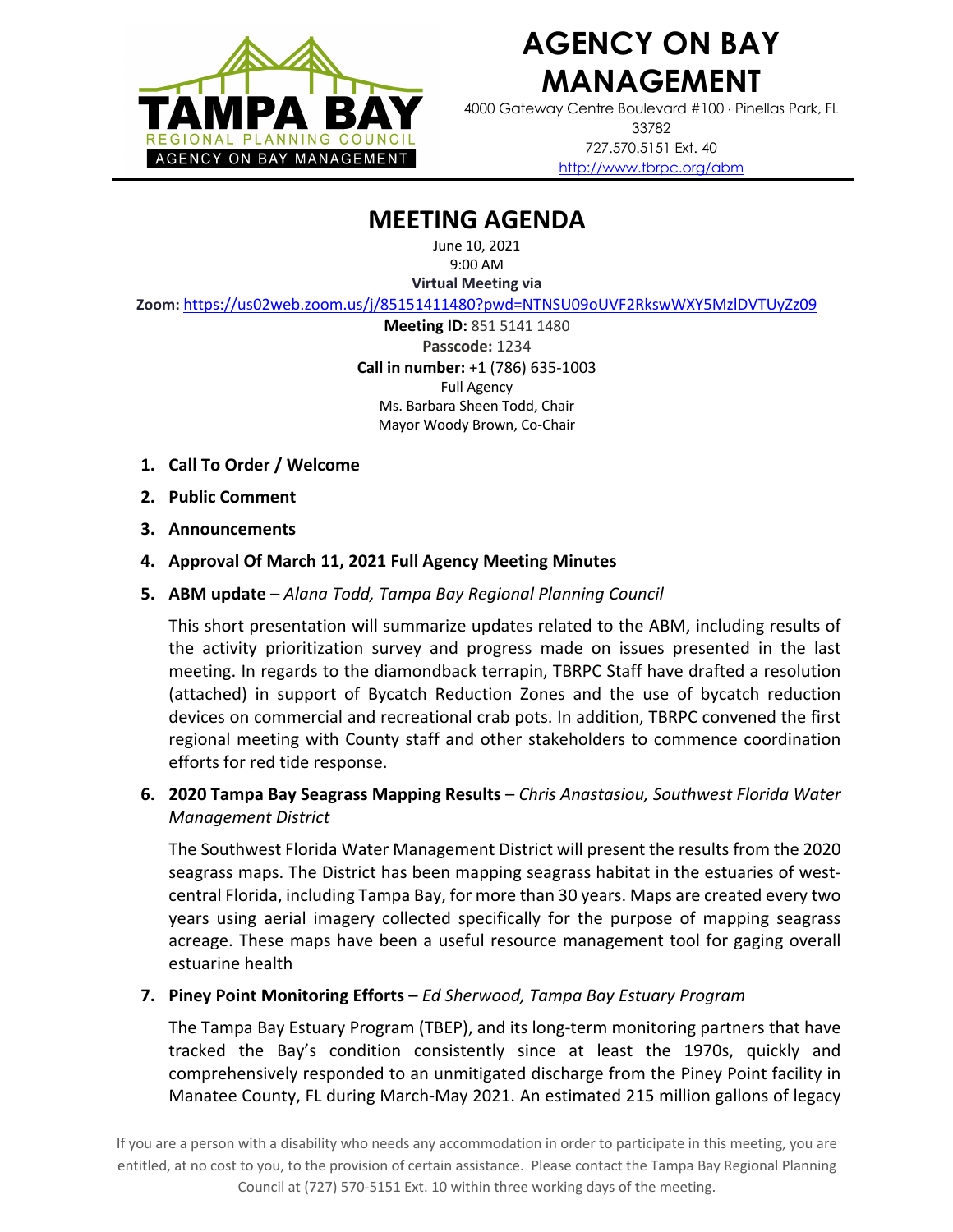phosphate mining process and seawater was directly discharged into lower Tampa Bay over an initial 10-day period. The resulting large nutrient loads (~205 tons TN) were anticipated to have adverse impacts to sensitive shallow water habitats that have sustained clear waters, live bottom habitats, and persistently dense seagrass beds. A coordinated ecosystem monitoring effort was deployed to ascertain any interim and longterm impacts to the ecology of the Bay due to the initial discharge event. This integrated monitoring effort has continued in anticipation of additional discharges that may be needed from the site as the region approaches its Summer rainy season. This presentation will provide an overview of the ecological results to date (water quality, macroalgae, seagrass, and nekton), as observed and reported from the various monitoring agencies responding to the event. A Q+A session with Mr. Sherwood and other responders will follow the presentation.

### **8. Weedon Island Wetland Restoration Pilot Project** – *Bruce Hasbrouck, Faller Davis & Associates*

An update will be provided on the 42.4-acre pilot project to remove spoil mounds and mosquito ditches within Pinellas County's Weedon Island preserve. The presentation will include the data collection process, preliminary design concepts, and the results of a virtual charrette. The charrette was an interactive process with several stakeholders that focused on whether to fill, excavate, or de-silt the more than 40 mosquito ditches in the project limits.

#### **9. Other Items**

- **a.** Bay Soundings article ideas
- **b.** Topic ideas for the next meeting
- **c.** Next meeting dates (Full Agency)
	- September 9, 2021
	- December 9, 2021

#### **10. Adjourn**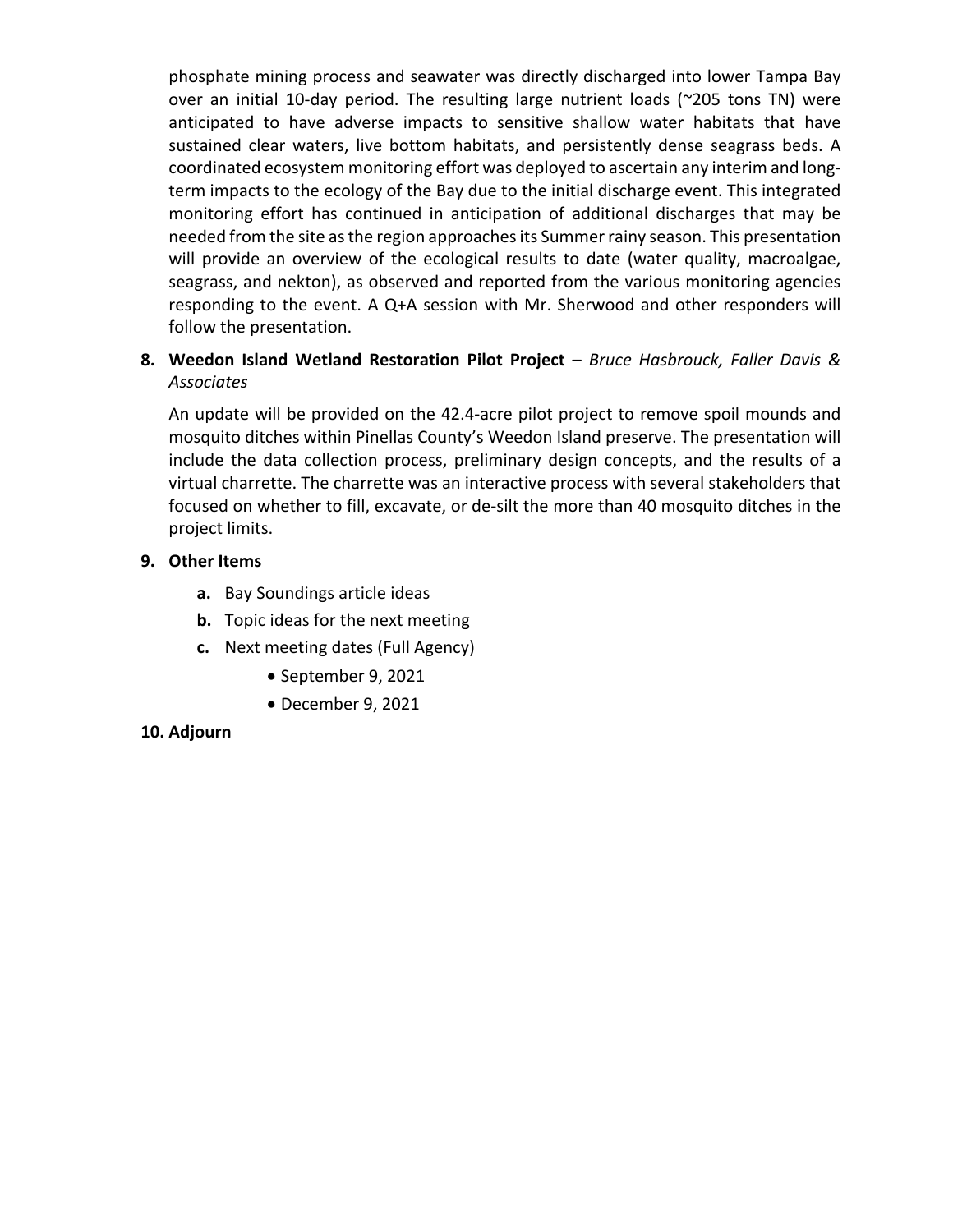

4000 Gateway Centre Boulevard #100 × Pinellas Park, FL 33782 727.570.5151 Ext. 40 http://www.tbrpc.org/abm

**DRAFT RESOLUTION 06-2021:** A RESOLUTION OF THE TAMPA BAY REGIONAL PLANNING COUNCIL IN SUPPORT OF THE CONSERVATION OF AN IMPERILED COASTAL TURTLE, THE DIAMONDBACK TERRAPIN.

**WHEREAS,** the Tampa Bay Regional Planning Council's (TBRPC/Council) six-county geographical area is comprised of Citrus, Hernando, Hillsborough, Manatee, Pasco and Pinellas counties and 23 municipalities contained therein, with over 3.6 million residents; and

**WHEREAS**, the Council has for over five decades addressed environmental challenges and concerns from a regional perspective as Florida's only multipurpose regional entity to coordinate intergovernmental solutions to multijurisdictional issues; and

**WHEREAS,** the Diamondback Terrapin is the only turtle in the world that is entirely restricted to brackish water and can be found in Florida's extensive estuarine, mangrove and salt marsh habitats; and

**WHEREAS,** seven recognized subspecies occur in 16 states from Cape Cod, Massachusetts to Southern Texas; and

**WHEREAS**, the importance of Florida to the diamondback terrapin species is that the coastline represents 20% of the species entire range, home to five of the seven recognized subspecies making Florida habitats critical to the entire species; and

**WHEREAS,** one of the major threats to the species is crab pot mortality which first appeared in scientific literature in 1942 in which terrapins are a bycatch species in the crab pots which do not allow the terrapins to rise to the surface to breathe causing death by drowning; and

**WHEREAS,** research in Florida has shown that the use of a 4.5 x 12-centimeter bycatch reduction device (BRD) on crab pots can reduce terrapin mortality by 73.2%; and

**WHEREAS,** the BRD is obtainable for under \$2.00 per crab pot and/or free from certain environmental agencies and has little to no impact on the sex, size, or number of legal-sized crabs captured; and

**WHEREAS,** the TBRPC supports the Florida Fish and Wildlife Conservation Commission (FWC) regarding their efforts to require BRDs on all recreational crab pots and implement Terrapin Bycatch Reduction Zones which would require the use of BRDs on commercial crab pots along portions of the region's coastline; and

If you are a person with a disability who needs any accommodation in order to participate in this meeting, you are entitled, at no cost to you, to the provision of certain assistance. Please contact the Tampa Bay Regional Planning Council at (727) 570-5151 Ext. 10 within three working days of the meeting.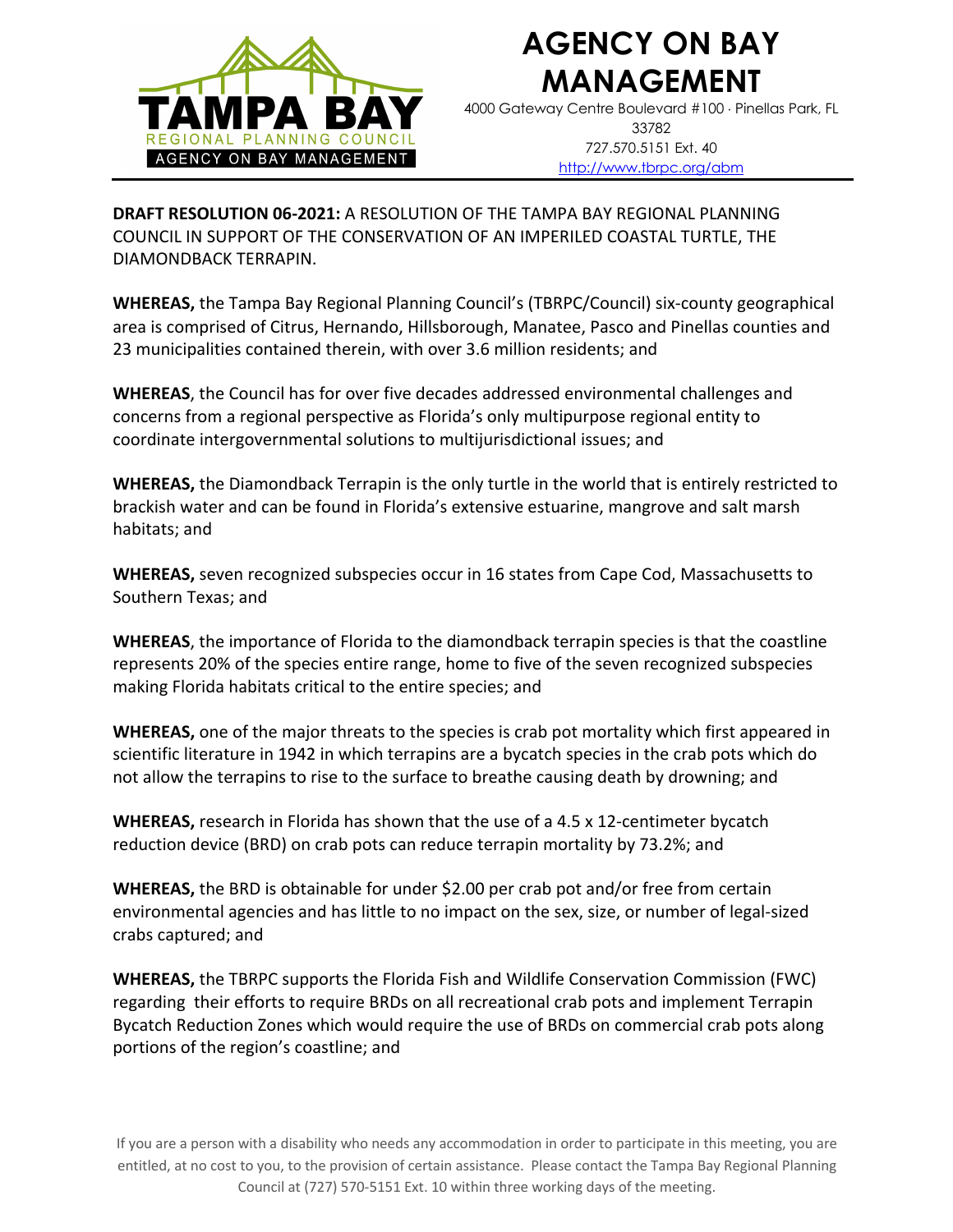**WHEREAS,** the TBRPC encourages the FWC to research future inclusion of those terrapin habitats which do not fall in the current proposed zones, such as the Western Coasts of Pinellas and Pasco County.

#### **NOW, THEREFORE, BE IT RESOLVED BY THE TAMPA BAY REGIONAL PLANNING COUNCIL:**

The Tampa Bay Regional Planning Council supports the conservation efforts on behalf of the diamondback terrapin species by the Florida Fish and Wildlife Conservation Commission to implement Terrapin Bycatch Reduction Zones and the use of Bycatch Reduction Devices for commercial and recreational crab pots.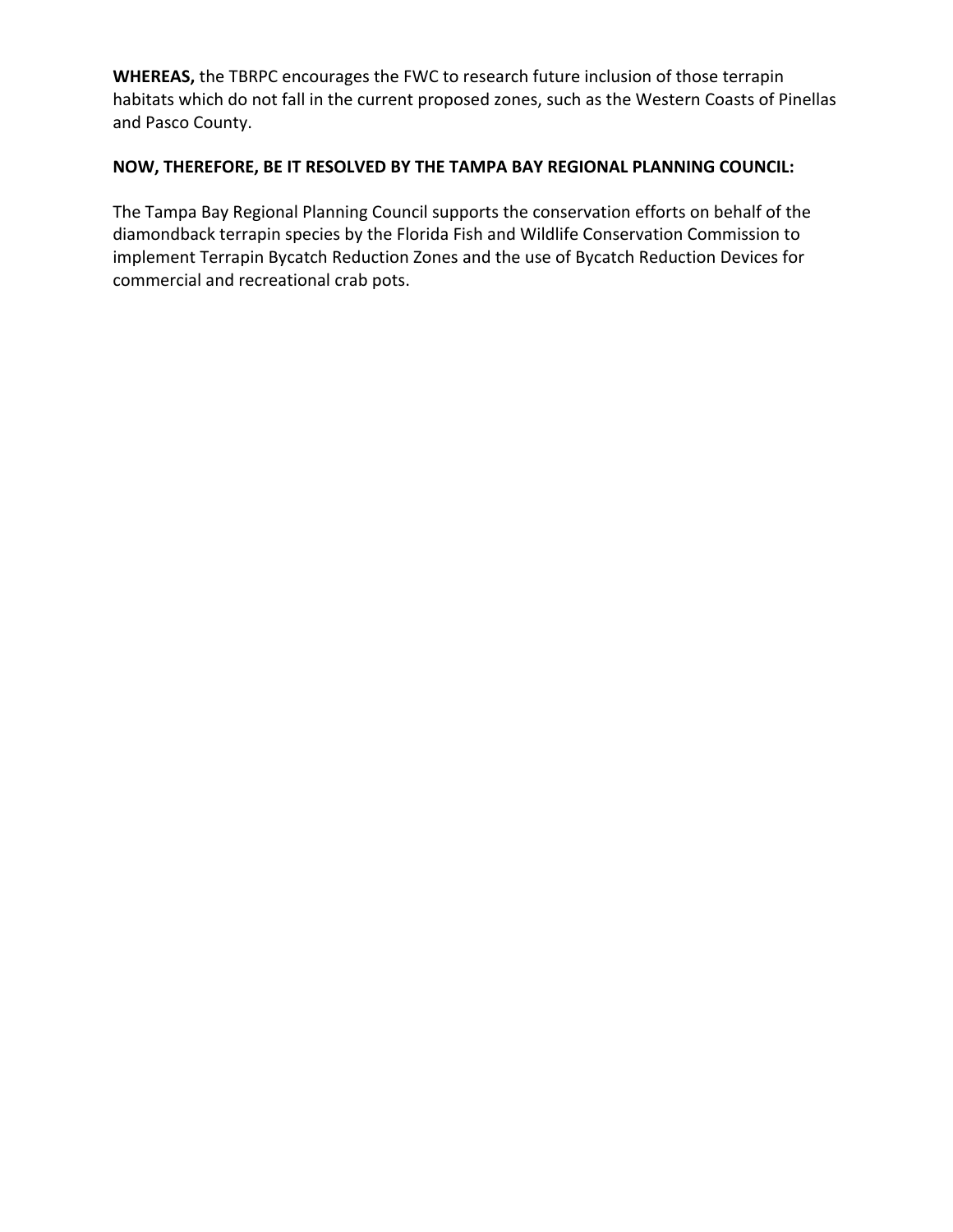

4000 Gateway Centre Boulevard #100 × Pinellas Park, FL 33782 727.570.5151 Ext. 40 http://www.tbrpc.org/abm

### **MEETING MINUTES**

March 11, 2021 9:00 AM

**Virtual Meeting via** 

**Zoom:**https://us02web.zoom.us/j/89405272425?pwd=TlZCSC9QQzJEd1dtbWNxbHFDWjc5UT09

**Meeting ID:** 894 0527 2425 **Passcode:** 1234 **Call in number:** +1 646 558 8656 Full Agency Ms. Barbara Sheen Todd, Chair Mayor Woody Brown, Co-Chair

#### 1. **CALL TO ORDER / WELCOME**

Attendees: Barbara Sheen Todd - TBRPC, Brian Ellis - TBRPC, Wren Krahl - TBRPC, Alana Todd - TBRPC, Sean Sullivan - TBRPC, Maya Burke – Tampa Bay Estuary Program (alternate), Randy Runnels – Tampa Bay Aquatic Preserves, Allison Conner, Amy Butler - TECO, Ann Paul, Bradley Furman – FWC-FWRI, Brie Ochoa, Bruce Hasbrouck, Chris Anastasiou - SWFWMD, Chris Cooley – Port Tampa Bay, Coleen Weaver – Pasco County, Dan Savercool – Tampa Bay Conservancy (alternate), Dave Howard, David Glicksberg – Hillsborough County, Doug DeNeve, Ed Sherwood – Tampa Bay Estuary Program, George Isiminger – Port Manatee, George L. Heinrich – Florida Turtle Conservation Trust, Haley Busch - 1000 Friends of Florida, Heather Hopkins - Strong Coasts at USF, Heather Maggio - City of Tampa, Jason Wagman - FWC, Jennifer Shafer – Science and Environment Council, John Ovink - Friends of the River, Karen Mullins, Kelly O'Connor – FWC, Kevin Grimsley – USGS, Kevin Shelton – Wood, Kristi Martinez – EPC, Libby Carnahan – UF/IFAS Extension FL Sea Grant, Mark Luther – USF Marine Science, Mark Rachal - Audubon Florida, Mark Sramek - NOAA, Melanie Weed – Pinellas County, Melinda Spall – City of St. Petersburg, Nancy Sheridan - FWC, Nancy Stevens, Oleg P. Martens, Rob Brown – Manatee County, Ryan Riordan – Hillsborough County, Sally Thompson - Tampa Bay Conservancy, Sarah Kessler – City of Clearwater, Serra Herndon, Shawn College – Hillsborough Planning Commission, Stacy White, Steve Swanson – St. Pete Audubon, Tony Sadiku – Fox 13, Tracy Muzyczka – Florida Park Service, Vicki Parsons, Warren Hogg – Tampa Bay Water, William Fehring, George Henderson, Joan McGowan, Tom Ash - Environmental Protection Commission

#### 2. **PUBLIC COMMENT**

• No Public Comment

#### 3. **ANNOUNCEMENTS**

• No Announcements

If you are a person with a disability who needs any accommodation in order to participate in this meeting, you are entitled, at no cost to you, to the provision of certain assistance. Please contact the Tampa Bay Regional Planning Council at (727) 570-5151 Ext. 10 within three working days of the meeting.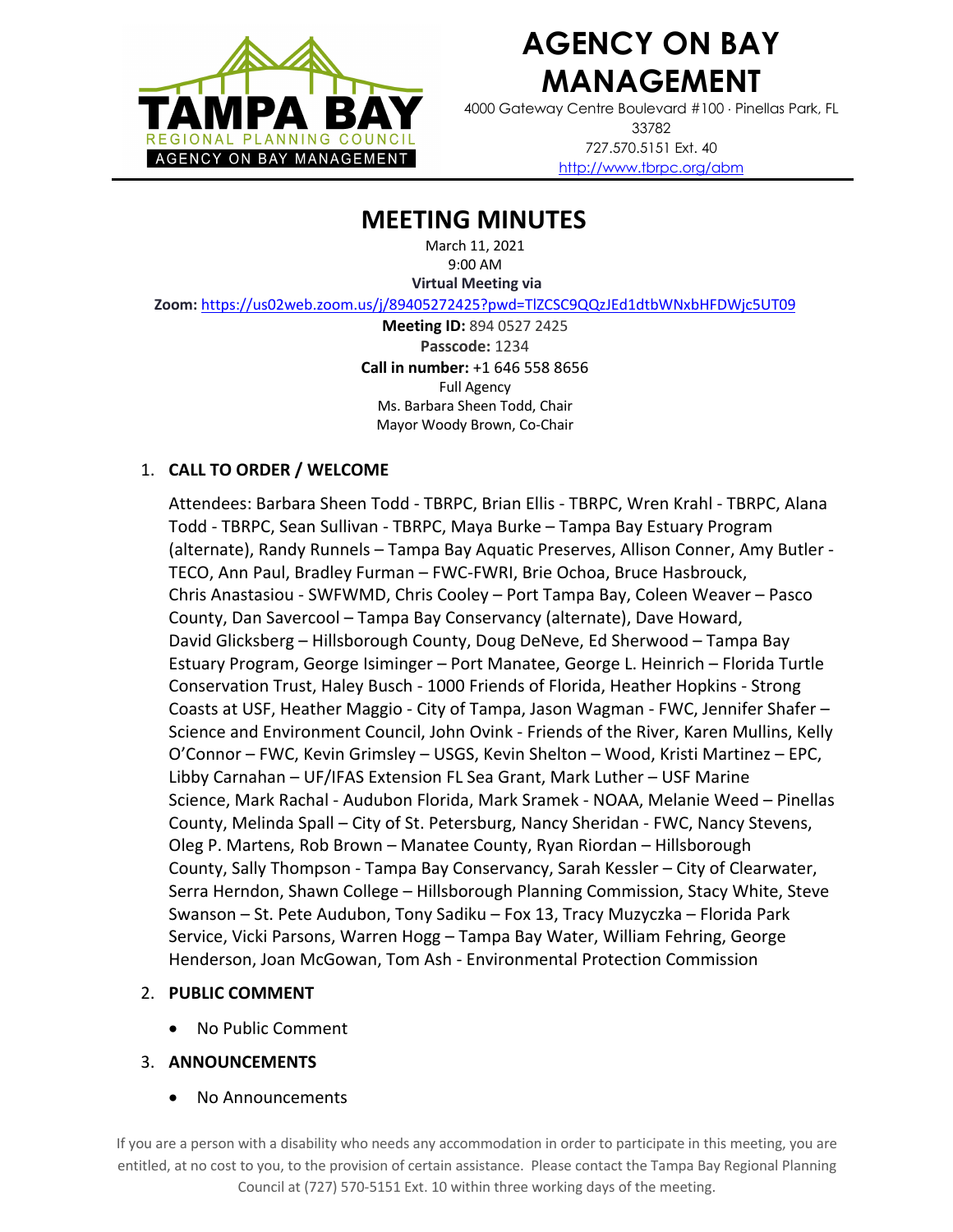#### 4. **APPROVAL OF December 10, 2020 FULL AGENCY MEETING SUMMARY**

• Approved by majority

#### 5. **ABM Operating Procedures & Activities** – *Alana Todd, TBRPC*

Alana Todd of TBRPC reviewed the operating procedures for ABM, including its mission, duties, and membership. Members were asked to prioritize activities designated to ABM in the Comprehensive Conservation and Management Plan for Tampa Bay.

Comments:

- Libby Carnahan: the City of St Pete is proposing a 5-year private lease of the municipal marina that eliminates slip rates for any boat under 30 feet. I am not sure if I can have a stance professionally but I can share the proposal w/ Alana to share with the Agency. the proposal would decrease public access to those residents with less money. They argue they are not competitive with private marina pricing and offerings. Do we think this is something ABM would normally respond to? Or is it not our place?
- Hayley Busch: FYI: Legislation filed this year to require DEP to administer a septic tank inspection program (SB 1522/ HB 1225)
- Maya Burke: Support land acquisition and funding
- Karen Mullins: BBC News: Hundreds of sewage leaks detected thanks to AI; https://www.bbc.com/news/science-environment-56351501; Please support, Senator Brandis' SB 150 Bill; Please support SB 1058: Sanitary Sewer Lateral Inspection Programs
- Maya Burke: The West Central Florida Area Contingency Plan is available for review/comment at: https://homeport.uscg.mil/Lists/Content/DispForm.aspx?ID=65790&Source=/List s/Content/DispForm.aspx?ID=65790

#### 6. **Regional Red Tide Response** – *Jennifer Shafer, PhD, Science and Environment Council*

The severity and extended duration of the sixteen-month 2017–2019 red tide event in Southwest Florida was unprecedented in recent years and required coordinated emergency response. This study summarizes the Regional Red Tide Response of the five counties of the Tampa Bay and Sarasota Bay region, highlights some of the notable actions and innovations inspired by necessity, identifies gaps and challenges, lists recommendations for future red tide response, and provides a template for a Red Tide Response Operations Plan. It is intended to help identify opportunities to coordinate response efforts, recognize successes, and share lessons learned. Together with the recommendations of the companion Regional Red Tide Impact Assessment that summarizes red tide impacts across eighteen measures of community health, these insights can lead to stronger protections for our estuaries.

#### Comments:

• Randy Runnels: I've been interested in closed vessel composting and it might be nice to create better networks of closed vessel composting for marinas and local seafood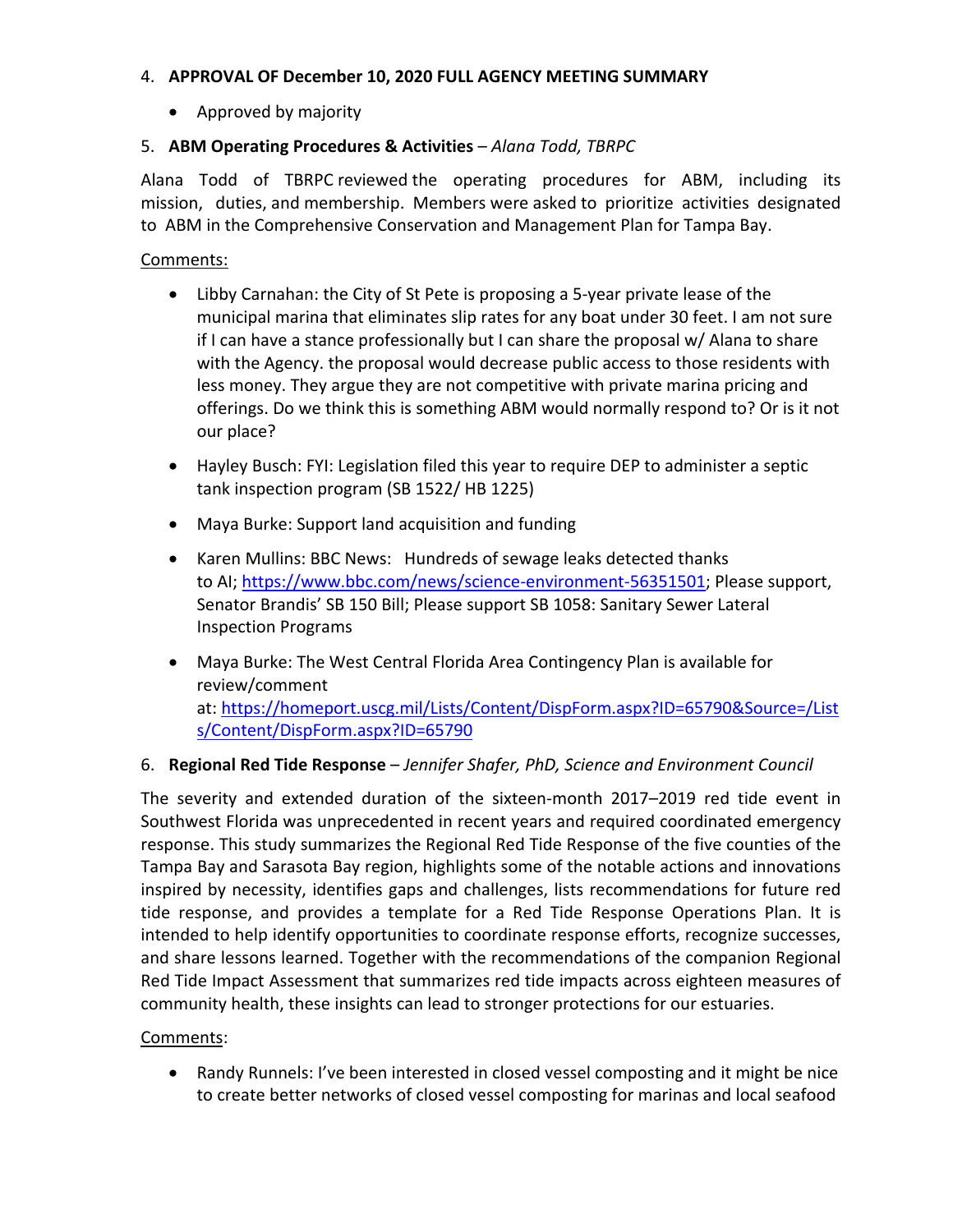

4000 Gateway Centre Boulevard #100 × Pinellas Park, FL 33782 727.570.5151 Ext. 40 http://www.tbrpc.org/abm

industry that is used routinely, and then have that capacity around the bay. Odor free vessel systems could be developed to generate fertilizer from day-to-day fish waste, as well as capacity to handle these events. Is anyone looking into that?

- $\circ$  Jennifer Shafer was not aware of it. The researcher at Mote Cindy Heil from Mote is leading the project with Florida Gulf Coast University, I'll check with her. Libby is probably more aware of the state of fish composting vessels.
- $\circ$  Libby Carnahan will research whether boats are being used at marinas for fish composting. I greatly appreciate your analysis. If we can formalize regional cooperation and response to red tide, that would be great. I would disagree as well. Snapping shrimp sounds would I think be associated with hardbottom communities.
- o Randy Runnels: The "closed vessel composting" uses closed tanks for lowodor or odor-free composting of fish waste. I know that there has been much research on it in recent years.
- $\circ$  Libby Carnahan: Thanks Randy. I am copying your comment and will ask around Sea Grant if anyone knows of it being utilized in Florida.
- Randy Runnels: Reduction in Snapping shrimp sounds we have been interested in using acoustic mapping of snapping shrimp to map the low profile hard bottom. Are you aware of anyone doing acoustic monitoring (quantitative)?
	- $\circ$  Jennifer: PALS Passive Acoustic Listening Station is a program that is a collaboration with Randy Wells (Sarasota Dolphin Research Project) with the Chicago Zoological Society. There is a network of 15 stations around Sarasota bay, and they are looking to expand that network.
	- o Maya Burke: There are no active stations in Tampa Bay; I spoke with them at Randy's recommendation and they would benefit from additional talking with Randy. They thought the question was interesting, but they thought the sounds of snapping shrimp would be too ubiquitous to be informative in locating hard bottom. I disagree, but It's worth a talk.
- Barbara Todd: I think one of the primary responsibilities of ABM is to encourage coordination and I see from your recommendations that there is an opportunity for us to bring together these different entities and share your recommendations, and then identify a way to reach out to policy makers. To whom have you shared your recommendations and what has been the response?
	- o Jennifer Shafer: ABM has the first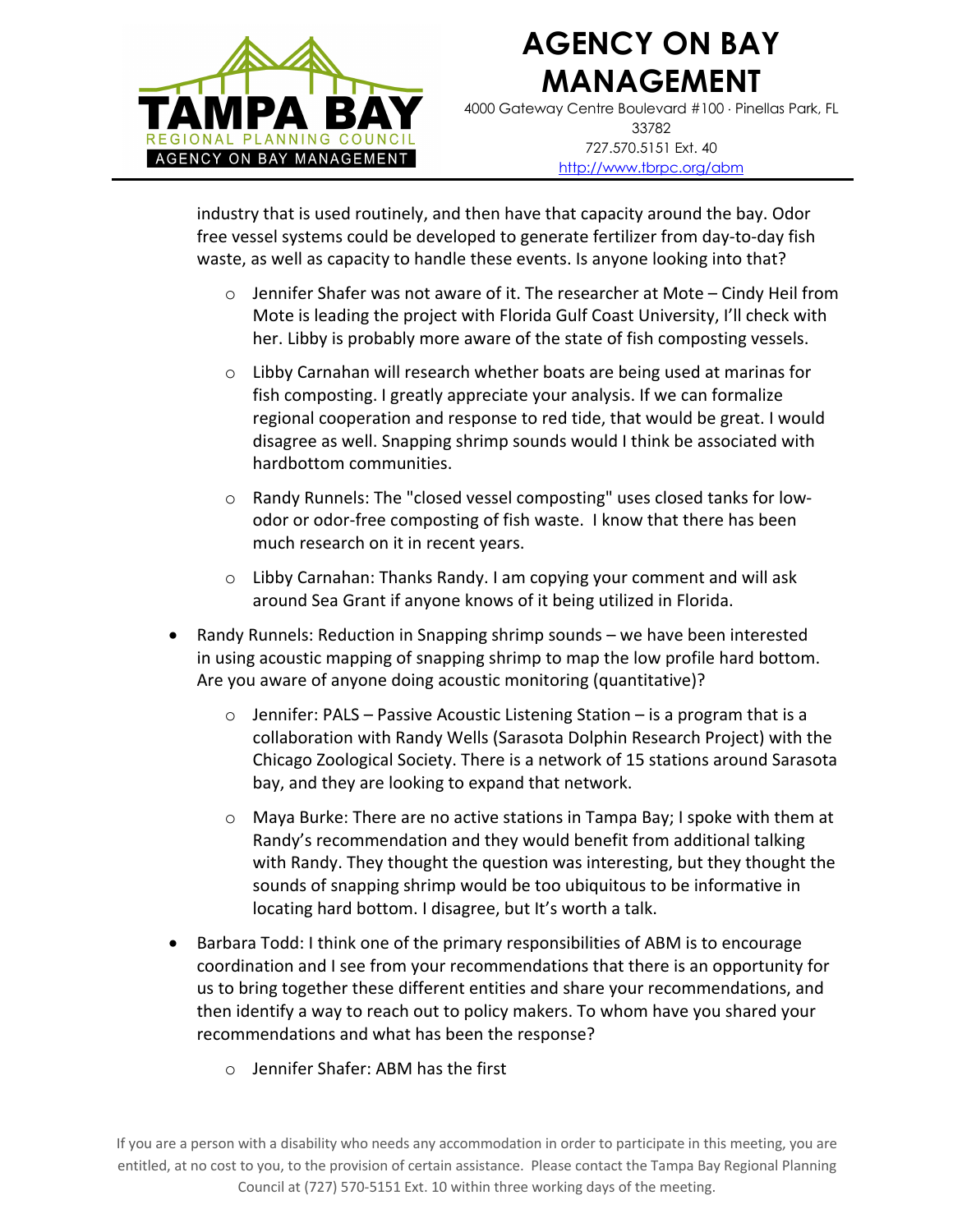- $\circ$  Barbara asked Alana to set up a response/input situation where members of this group can formally send in their ideas or suggestions on this topic because it is an economic and environmental issue that we have an opportunity to address in a significant way. I want staff to work with me to summarize the recommendations for the Regional Planning Council.
- Ed Sherwood: I wanted to concur with forwarding this to the Subcommittee, and I want to applaud Jennifer and crew for their work on this project. The end result in identifying gaps and key issues that the region can collaboratively work on is of prime importance and there are things that TBEP will Tap Jennifer to present at our Policy Board. There are things we will support funding, especially the open data tools.
- Barbara: How close are we to Eliminating Red Tide? Is that possible?
	- o Jennifer: A recent State of the Science Symposium on Red Tide resulted in a report that identifies what we do and don't know. It is a short 6-8 page report that summarizes where we are on "solving" red tide, and now we are focused on mitigating and reducing the severity, rather than eliminating.
- Libby Carnahan: https://www.flseagrant.org/redtideplan/; Sea Grant has developed a Red Tide Communications Plan that also offers resources; Accurate and effective communication is essential for ensuring public safety and protection of the local economy.
- Jennifer Shafer: Here is the link to the report on State of the Science for Karenia brevis that discusses what we know and what we don't know. https://www.flseagrant.org/wp-content/uploads/HABs-Red-Tide- \_11Feb2021\_FINAL.pdf

### 7. **Conservation Status of Diamondback Terrapins in Tampa Bay** – *George L. Heinrich, Heinrich Ecological Services & Florida Turtle Conservation Trust*

This presentation provided an overview on the conservation of an imperiled estuarine turtle, the diamondback terrapin (Malaclemys terrapin). Although this species occurs in 16 states along the Atlantic and Gulf coasts, the coastline of Florida represents approximately 20% of their entire range. Five of the seven recognized subspecies occur in the state's extensive salt marsh, mangrove, and estuarine habitats, including three endemics (one of which occurs in Tampa Bay where a survey is being planned to determine their distribution and identify nesting areas). Bycatch mortality in blue crab pots, impacts of climate change and expected sea level rise, and several other threats are of concern.

### Comments:

- Barbara Todd asked whether George has been able to sort out the types of initiatives that could be taken by governments and state agencies?
	- o George: The center for Biological Diversity has been working with different agencies along the distribution of terrapins about possession of terrapins, as well as getting BRD regulations to prevent drowning in crab pots. We have also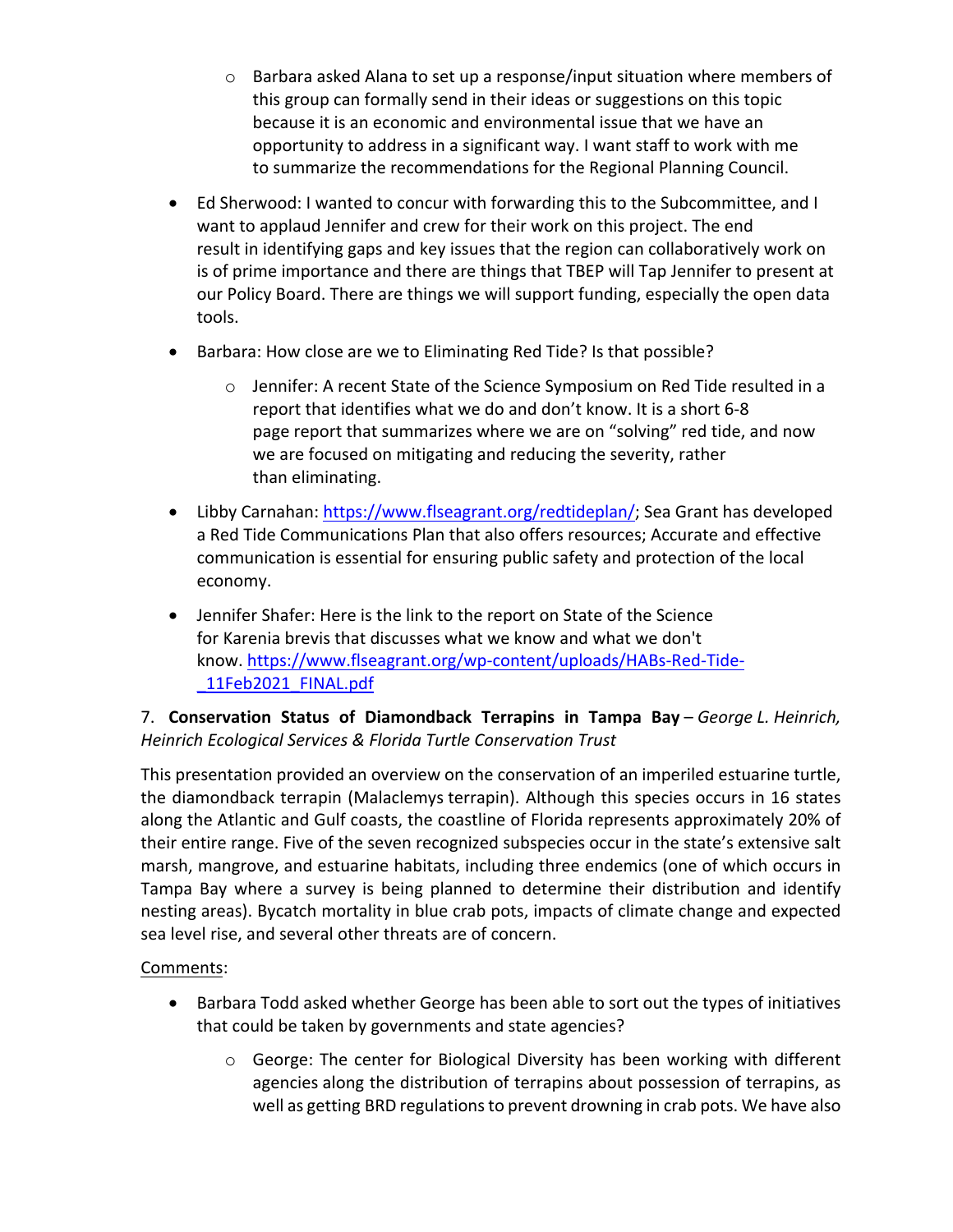

4000 Gateway Centre Boulevard #100 × Pinellas Park, FL 33782 727.570.5151 Ext. 40 http://www.tbrpc.org/abm

been working with different land managers, Bay managers - particularly in the northern states – to address bay related issues, like invasive species that are shading out nest sites. We have also been coordinating with transportation departments - South Carolina, New Jersey, Georgia, in particular - Terrapins are getting up on causeways as the females go to nest and they end up getting hit by cars. So signage can go in. We need to identify their true distribution, Florida in particular because we have no idea about what their distribution is in Tampa Bay.

- Barbara asked whether the state agencies are able to initiate regulations that would be helpful, or is it going to take federal legislation?
	- $\circ$  George replied that we don't have the support or evidence that they need to be federally listed, but in some states they should be listed. They are only listed as an imperiled species in Florida. We are hoping for protection range-wide. It is up to the state wildlife agency whether or not bycatch reduction devices will be required on crab pot traps in Florida waters. This is the big push currently to get as much conservation benefits out of bycatch reduction devices, and better understand their distribution.
	- o Randy Runnels: Environmental DNA has become important in some of these species that may be hard to establish a presence of, and I was wondering if the genome, or environmental DNA, is necessary to add to a genetic library? There are efforts to monitor horse-shoe crabs, and it seems like those individuals, if educated, might be able to look for burrows and the presence of Terrapins?
	- o George: To my knowledge, there has been no DNA work done with Terrapins in regards to develop a detection technique. This is a topic that a number of terrapin researchers have been discussing. Survey techniques that work best are coastal surveys- head counts. Surveying slowly by boat and searching land for raided nests work best.
- Ed Sherwood: Have you looked at Mining any of the fisheries independent monitoring data? They have been starting to collect information on terrapin catches.
	- o George: We have been doing some of that compile as many records as we can from different monitoring groups - FWC trawling studies and so on. We have been able to add a number of dots on the map in different areas of the state because of that.

#### 8. **OTHER ITEMS**

• Bay Soundings Article Ideas

If you are a person with a disability who needs any accommodation in order to participate in this meeting, you are entitled, at no cost to you, to the provision of certain assistance. Please contact the Tampa Bay Regional Planning Council at (727) 570-5151 Ext. 10 within three working days of the meeting.